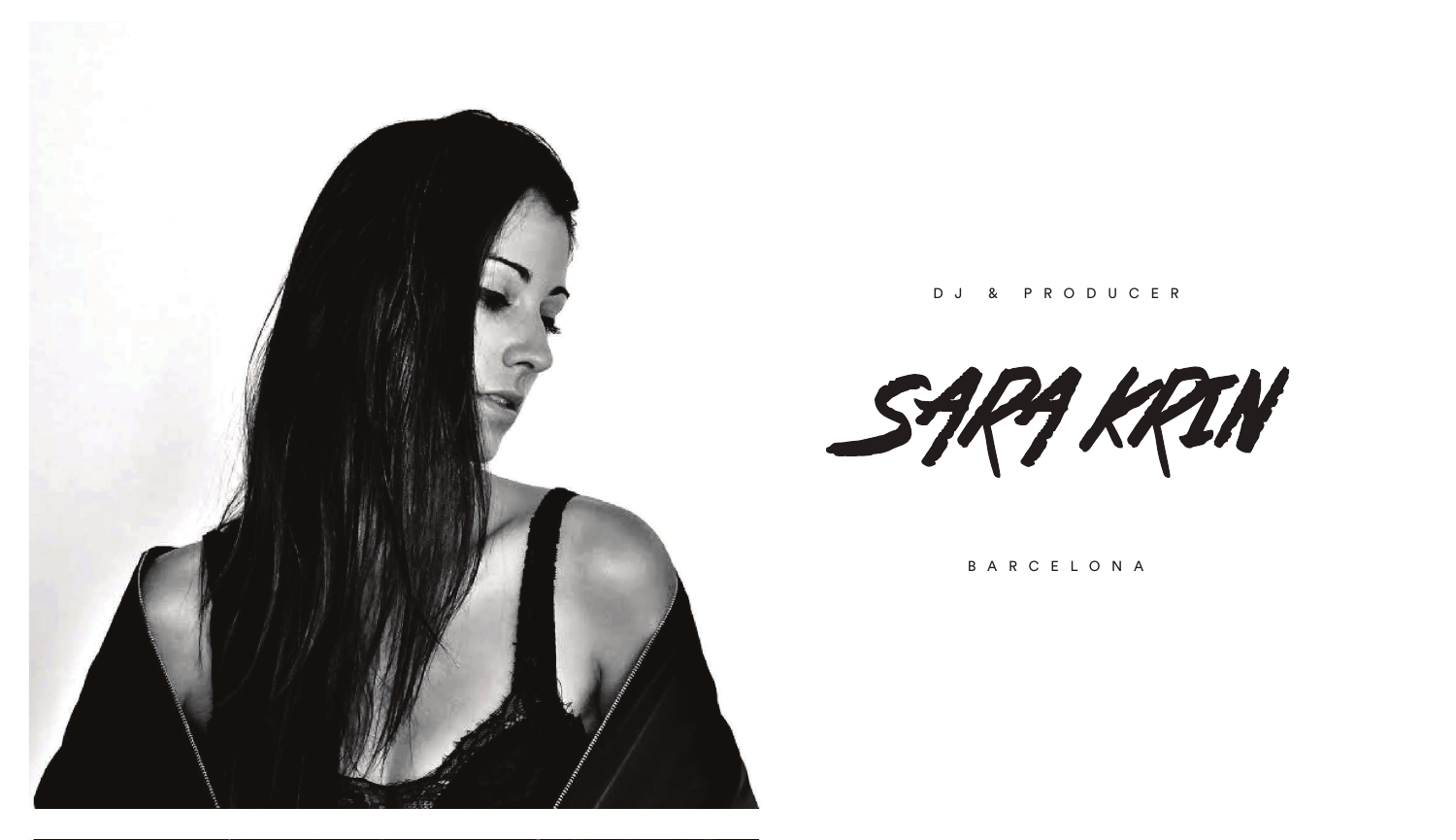

## B I O G R APH Y

Talking about Sara Krin is talking about strength. From an early age Sara discovers her interest in music. At age 9 she begins with MUSIC LESSONS and never leave it until age 17 when she purchase her first equipment. She learned herself playing with vinyl. After years of practice, in 2014 her passion share that feeling that produces the music and she decided to study MUSICAL PRODUCTION.

Despite being a lover of all kind of electronic music, she loves playing TECHNO music. After going through different rooms in BARCELONA and nationally, she gets her residency in 2017 every Sunday at MORNING CLUB MATINAL, one of the best after clubs in Barcelona and the residence in 'MU Club' every Saturday on summer 2018.

Sara Krin has a great potential, in addition to producing her own songs. With her first EP, released in October 2018, reached the list of the 100 BEST RELEA-SES of Techno genre. From her creations to her work in the cabin, Sara detaches a lot of energy and strength with melodic and forceful tracks. The constant development of her ensemble and passion makes her undoubtedly one of the most emerging figures in the current electronic scene.

PRESSKIT @SARA\_KRIN p 01